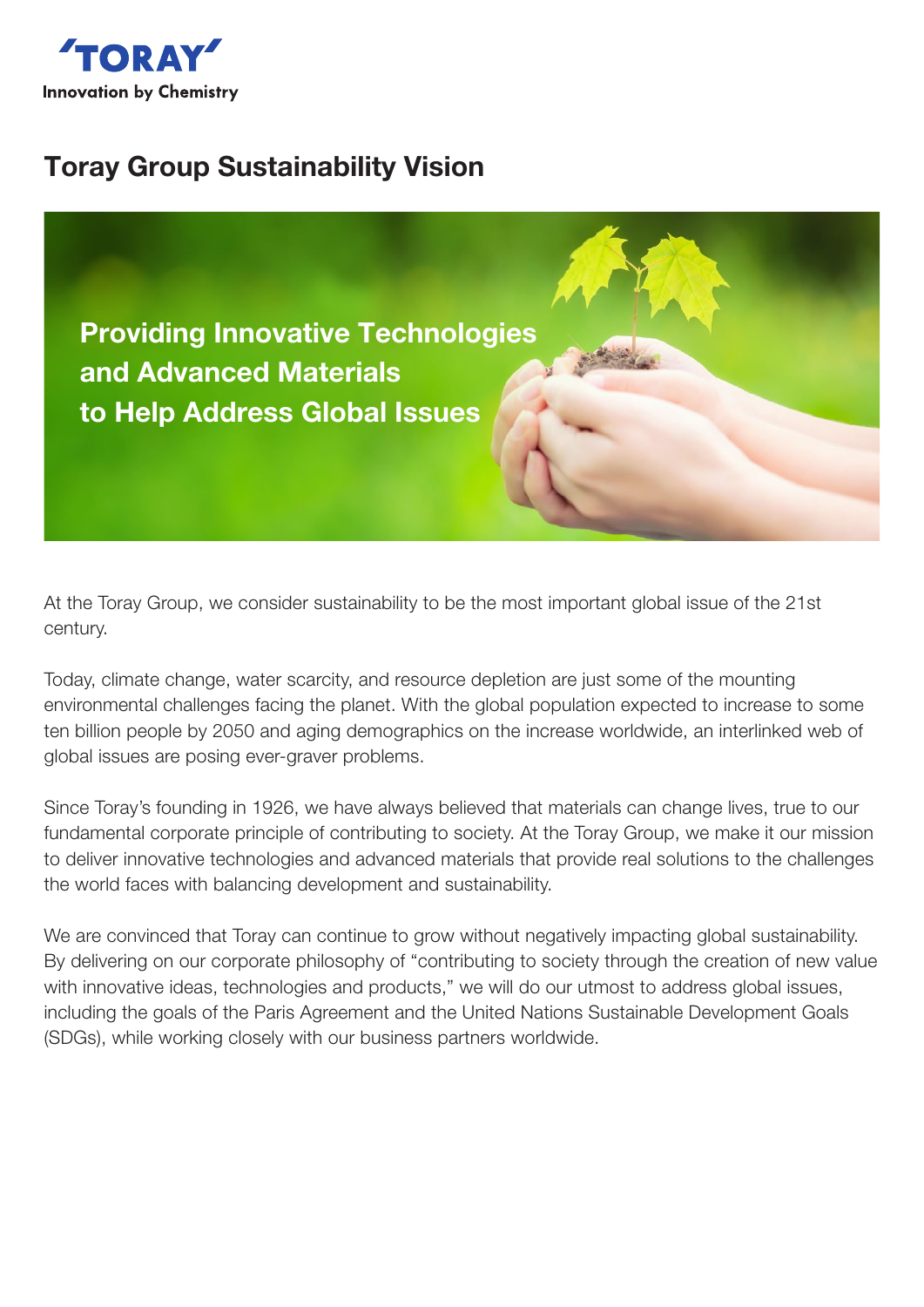## The World as Envisioned by the Toray Group in 2050

At the Toray Group, we are focusing our efforts on the four priorities shown below, as we supply innovative technologies and advanced materials to help achieve our future vision for the world.

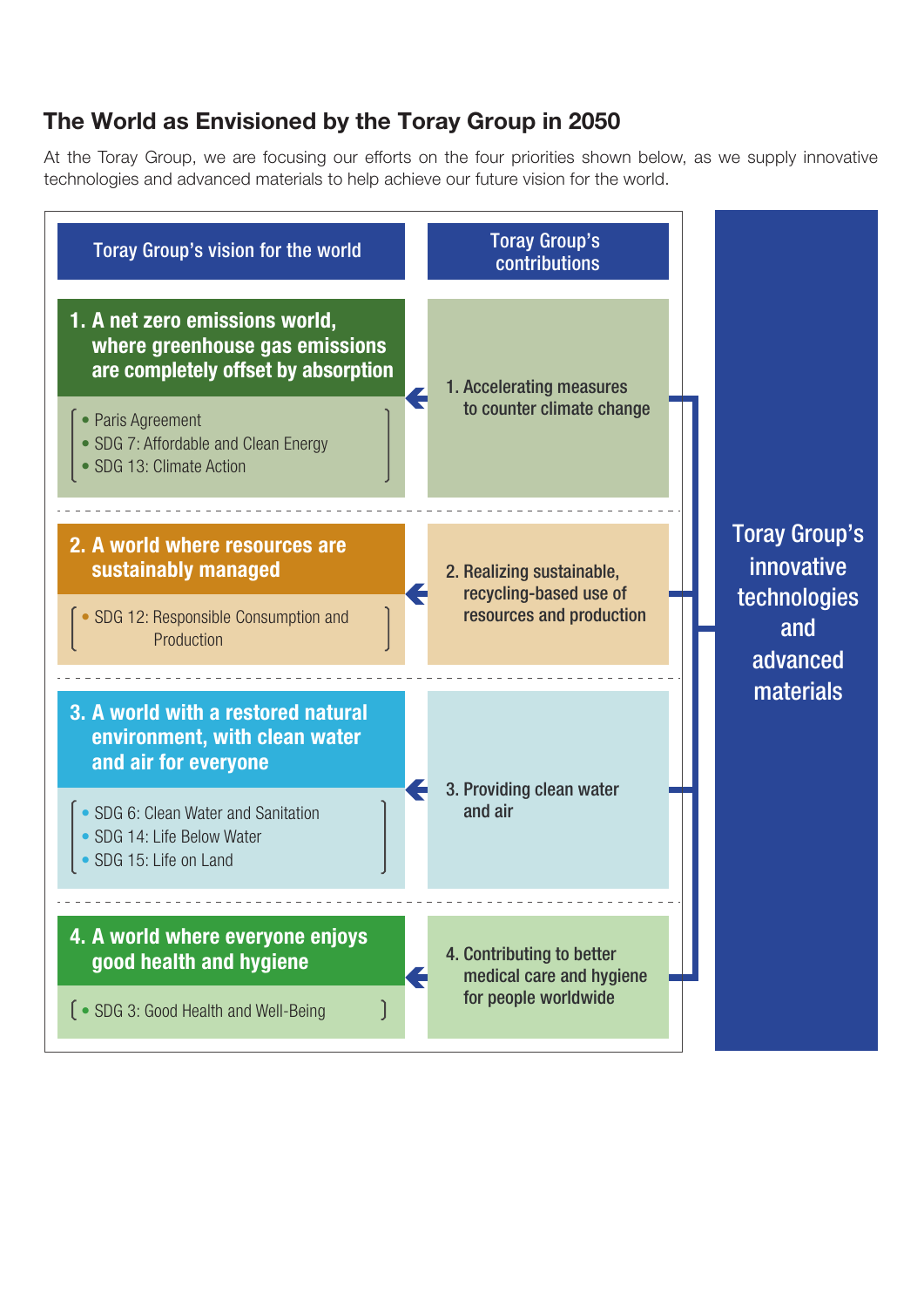## Toray Group Initiatives

The Toray Group is hard at work on specific initiatives in the following four areas.

#### 1. Accelerating measures to counter climate change





Curbing CO2 emissions throughout the life cycle of products

Toray provides lightweight and strong carbon fiber that can reduce the weight of aircraft and automobiles, to improve fuel economy and reduce CO<sub>2</sub> emissions.



Building a renewable energy economy

Toray supplies materials for use in renewable energy technologies including wind and solar energy, and in hydrogen conversion, storage, and fuel cells.



Reducing CO2 emissions in manufacturing

Toray actively strives to reduce CO2 emissions in manufacturing, through process improvements that conserve energy, use renewable energy and reduce the use of coal.

#### 2. Realizing sustainable, recycling-based use of resources and production



Using non-fossil resources (bioresources)

Toray works to reduce the world's dependency on fossil fuel resources by manufacturing non-edible plant-based fibers and developing materials and fuels using biotechnologies and membrane separation technology.



Promoting product recycling Toray facilitates recycling of its diverse products including fibers, resins, films, and carbon fiber.



Reducing waste at production sites

Toray implements measures to use resources more effectively, practices recycling, and works to reduce waste.